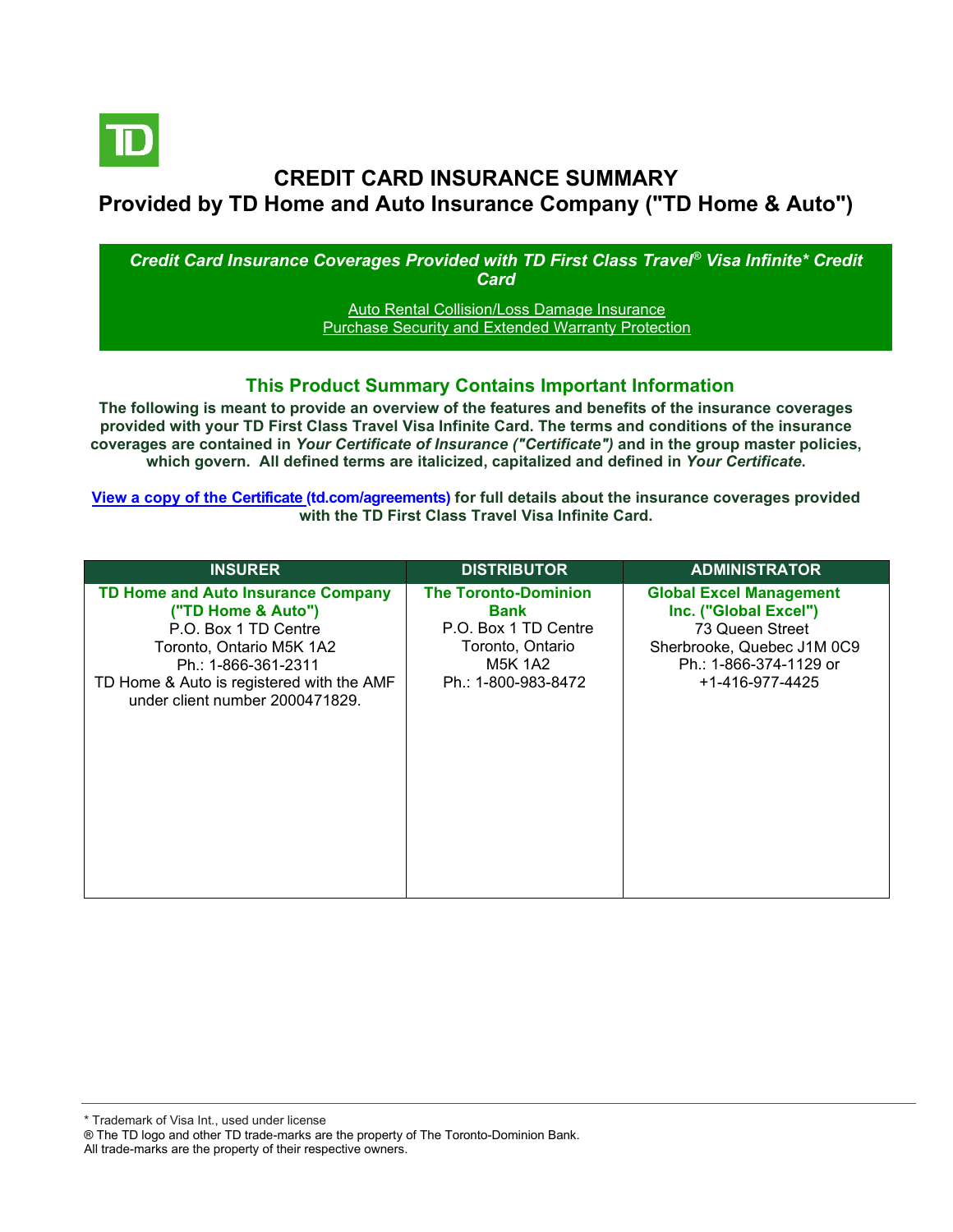

## **General Information You Need to Know**

The following is applicable to **all insurance coverages** provided with the TD First Class Travel Visa Infinite Card, unless otherwise specified*:*



**Complaint Handling:** For information about our complaint processing policy and where a complaint may be filed, please visit our Customer Service & Problem Resolution page at: **<https://www.tdinsurance.com/customer-service/problem-resolution>**.



**Misrepresentation:** *You* must be accurate and complete in *Your* dealings with the *Insurer* at all times. The *Insurer* will not pay a claim if *You*, any person insured under *Your Certificate* or anyone acting on *Your* behalf makes a misrepresentation, attempts to deceive or mislead the *Insurer*, or makes a fraudulent, false or exaggerated statement or claim.



**Cancellation:** Insurance coverages are considered canceled on the date the credit card account is closed. If, at any time, *You* don't want these insurance coverages, *You* can decide not to use them or contact *Your* credit card provider to apply for a different credit card with alternative insurance coverages.



**Cost:** Your TD First Class Travel Visa Infinite Card has an annual fee charged by your credit card provider. No additional fee will be charged for the insurance coverages provided with the TD First Class Travel Visa Infinite Card.



**Claims:** *You* must report *Your* claim to *Our Administrator* by calling 1-866-374-1129 no later than the following time limits after the covered event(s) occurred:

- **Auto Rental Collision/Loss Damage Insurance** 
	- $\circ$  48 hours; refer to section "Description of Insurance Coverage" for full details.
- **Purchase Security and Extended Warranty Protection**
	- o 90 days; refer to section 6 "How To Submit A Claim" for full details.

Once *We* have approved the claim, *We* will notify *You* and payment will be made within 60 days. If the claim has been denied, *We* will inform *You* of the claim denial reasons within 60 days. *You* can appeal the decision by submitting new information to *Our Administrator*. For complete details, please see the applicable claims section (as listed above) in *Your Certificate.*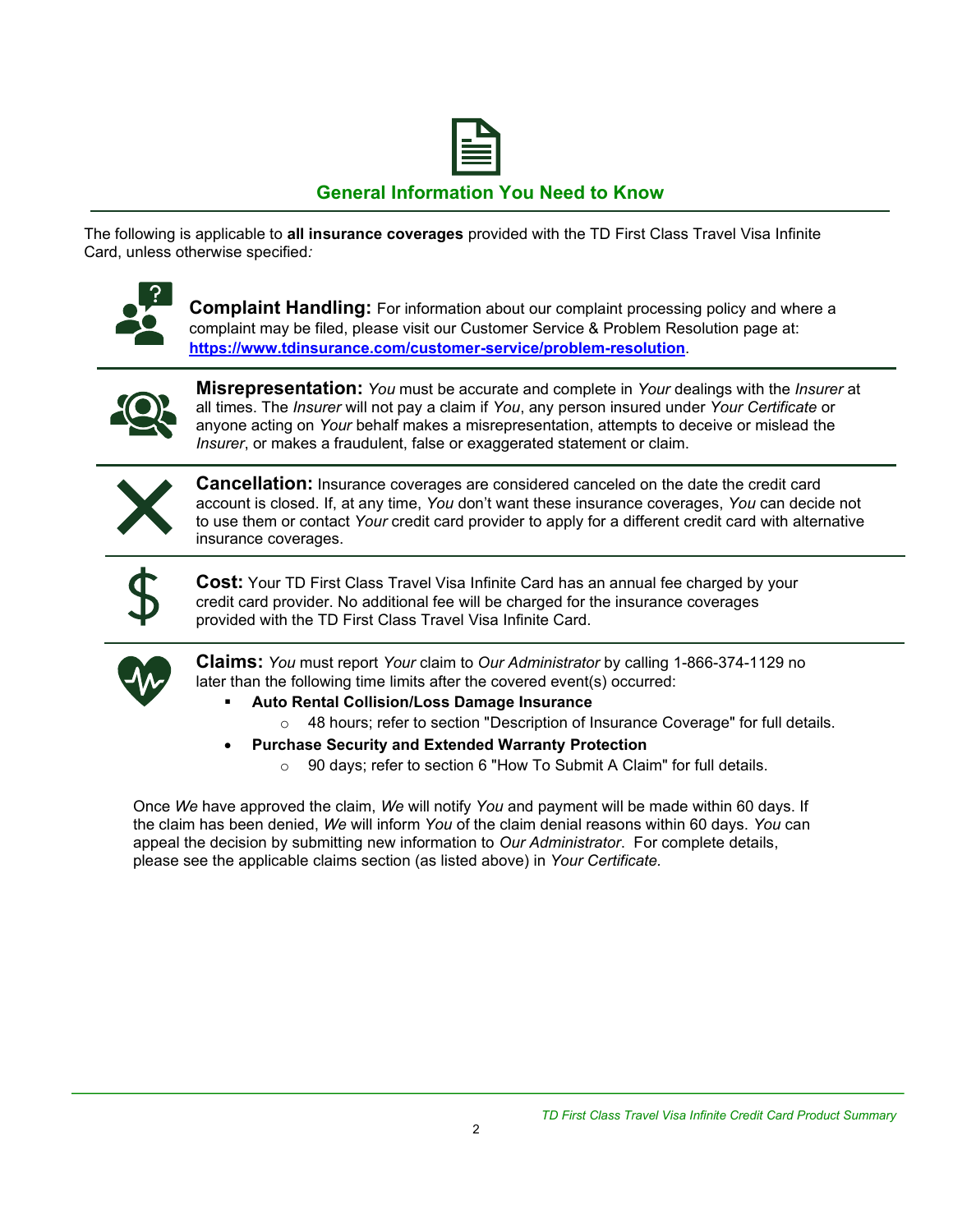## **General Information You Need to Know**

| <b>Eligibility:</b>                                      |                                                                                                                                                    |                                                                                                                                                                                                                                                                                                                       |
|----------------------------------------------------------|----------------------------------------------------------------------------------------------------------------------------------------------------|-----------------------------------------------------------------------------------------------------------------------------------------------------------------------------------------------------------------------------------------------------------------------------------------------------------------------|
| <b>Benefit</b>                                           | Who is Eligible                                                                                                                                    | <b>Additional Eligibility Requirements</b>                                                                                                                                                                                                                                                                            |
| <b>Auto Rental Collision/Loss</b><br>Damage Insurance    | <b>Primary Cardholder or</b><br>Additional Cardholder who<br>presents themself in person at<br>the Rental Agency and signs<br>the rental contract. | The Cardholder must decline<br>٠<br>the Rental Agency's CDW or<br>its equivalent<br>The Cardholder takes<br>٠<br>possession of the rental<br>vehicle and complies with the<br>terms of the rental vehicle<br>policy<br>The Cardholder must be a<br>resident of Canada<br>The credit card must be in<br>good standing. |
| <b>Purchase Security and</b><br><b>Extended Warranty</b> | <b>Primary Cardholder</b><br><b>Additional Cardholder</b>                                                                                          | Any purchase(s) made by the<br>п<br>Account Holder(s) (Exclusions<br>Apply).<br>The credit card must be in<br>٠<br>good standing; and<br>The Account Holder must be<br>a resident of Canada.                                                                                                                          |

**Note:** For full details, please see the "Eligibility" section and/or the definition of "*Insured Person*" in each *Certificate*.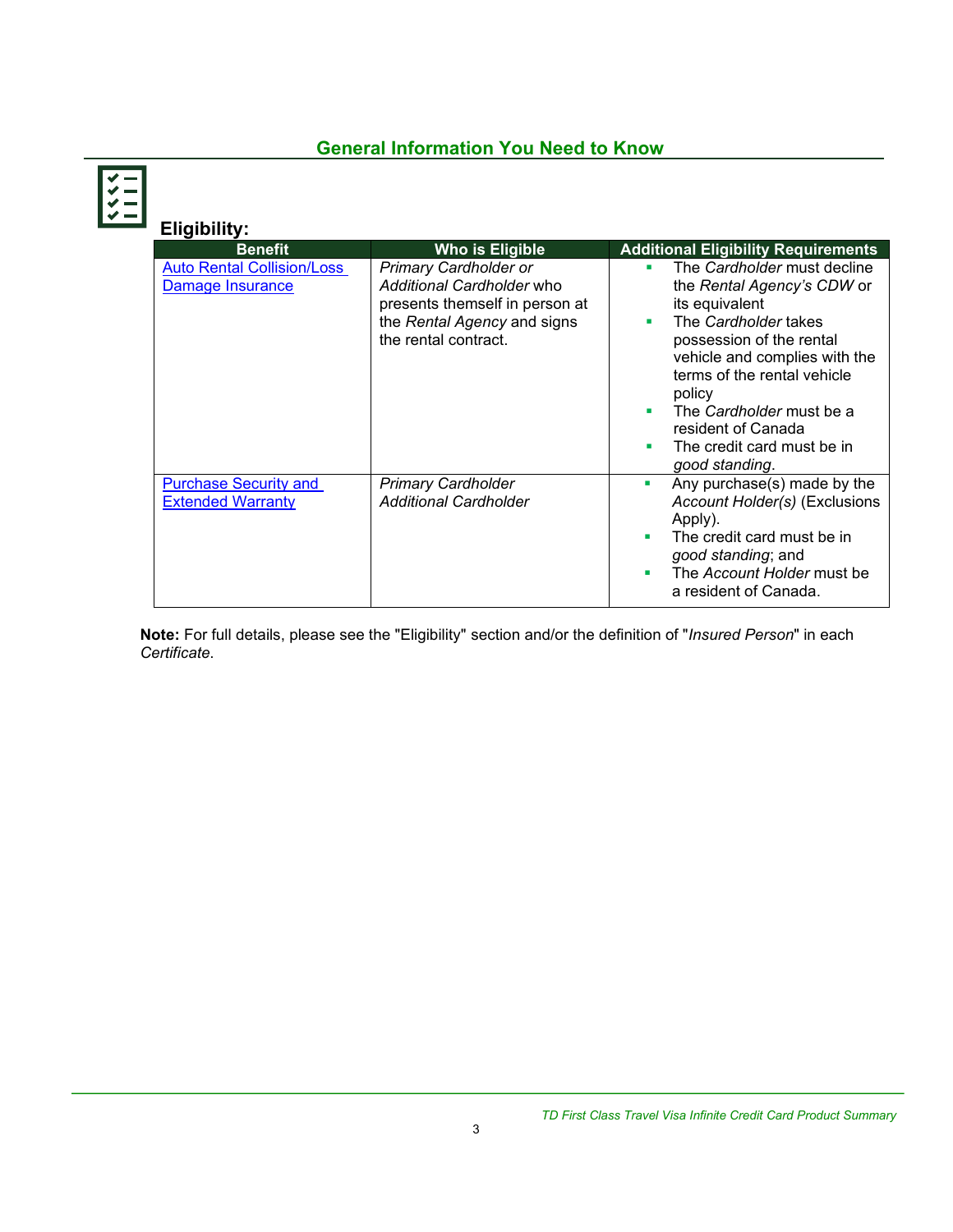<span id="page-3-0"></span>

## **Auto Rental Collision/Loss Damage Insurance**

*Issued by TD Home & Auto under Group Policy Number TDV092010 (the "Policy") to The Toronto-Dominion Bank (the "Policyholder"). Global Excel provides Claims and Assistance services under the Group Policy.*

#### **What is included in this coverage?**

Auto Rental Collision / Loss Damage Insurance provides replacement and/or repair coverage for a rental vehicle.

#### **What are the benefits?**

| <b>Benefit</b>                                   | <b>Maximum Benefit Payable</b>                                                                                                                    |
|--------------------------------------------------|---------------------------------------------------------------------------------------------------------------------------------------------------|
| Rental<br><b>Collision/Loss</b><br><b>Damage</b> | Coverage for up to 48 consecutive days for loss, damage or theft of an<br>eligible rental vehicle (MSRP of rental vehicle cannot exceed \$65,000) |

**Note:** The rental agency's Collision Damage Waiver must be declined and the full cost of the rental vehicle must be paid for using your TD Credit Card.

### **What are the limitations and exclusions?**

This insurance contains limitations and exclusions. For example, the following vehicles will not be covered:

- Van/cargo vans
- **■** Truck/pickup truck
- Off road vehicle
- Motorcycle
- **Exotic vehicles (e.g. Aston Martin, Lotus, etc.)**
- Antique vehicles

Additionally, coverage will not be provided with loss arising from:

- Third party liability
- **•** Personal injury
- **•** Driving the rental vehicle while intoxicated
- Dishonest, fraudulent, or criminal act being committed by the *Insured person*
- Wear and tear of the rental vehicle
- **•** Operation of the rental vehicle in violation of the terms of the rental agreement

<span id="page-3-1"></span>For complete details, please see section 5 "Limitations and Exclusions" in *Your Certificate.*